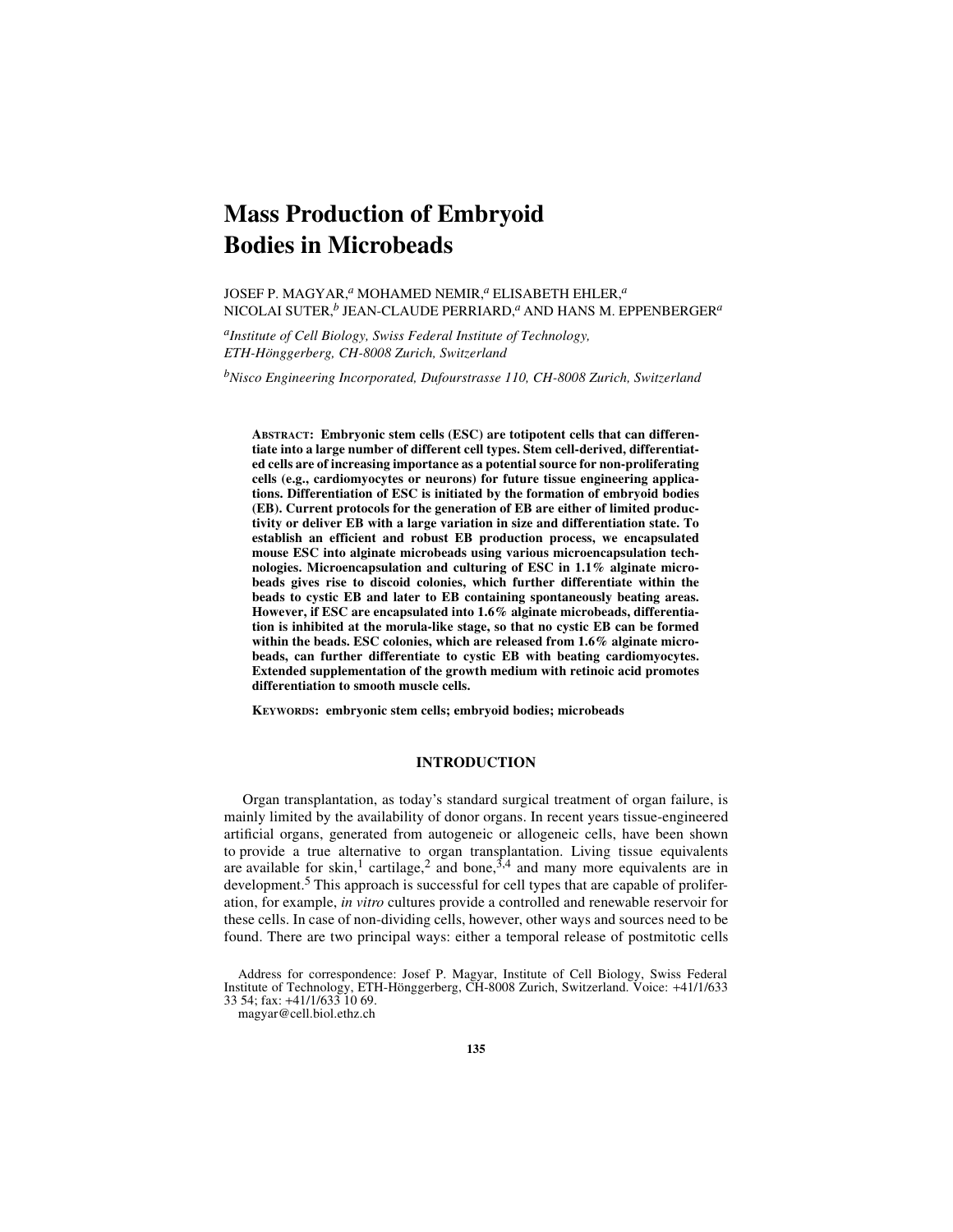from quiescence or the isolation of the stem cells of the cell type of interest. In the case of cardiomyocytes, neither of these possibilities were successful until now.<sup>6</sup>

Embryonic stem cells (ESC) are totipotent cells, originating from the inner cell mass of blastulas. They are able to differentiate to virtually all cell and tissue types *in vivo* as well as *in vitro.*7,8 Therefore, ESC could serve as a source for the *in vitro* generation of postmitotic cells like cardiomyocytes. The full differentiation potential, however, is only achieved if the ESC are forced to differentiate both by morphological cues (embryoid body [EB] formation) as well as by growth- and differentiationinducing factors. Steps for the induction of ESC differentiation include the production of morula-like aggregates, followed by the formation of blastula-like structures (cystic embryoid bodies) in suspension cultures and final differentiation in adhesion cultures. However, even under optimized conditions, only part of the ESC differentiate to cardiomyocytes<sup>9,10</sup> and even these cardiomyocytes are limited in their capability to proliferate.<sup>11–13</sup> Therefore, for the development of myocardial tissue engineering approaches it is important to establish controllable methods that are suitable for the large-scale production and differentiation of embryoid bodies.

Microencapsulation of animal cells into alginate hydrogels has been used with a large number of different cell types.14–16 Immobilization of ESC into such gels, and their proliferation, should give rise to a large number of isolated ESC aggregates and later to embryoid bodies that might be able to differentiate to cells of all three germ layers. The number of equally developed embryoid bodies that could be generated by using this technology cannot be reached with any other current method. Here we describe such a large-scale production of EB by immobilization of ESC into alginate microbeads. Microencapsulated ESC can grow as compact colonies within the beads and give rise to morula- and subsequently to blastula-like structures. The ability to generate large number of EB by microencapsulation makes microbead-grown EB a potential *in vitro* source of cardiomyocytes for tissue engineering approaches. The differentiated EB can then easily be released from the beads by  $Ca^{2+}$ -depletion.

## **MATERIAL AND METHODS**

## *Culture and Microencapsulation of Embryonic Stem Cells*

Undifferentiated ESC of the mouse  $R1$  cell line<sup>17</sup> were cultured on mouse feeder fibroblasts according to established procedures.18 For microencapsulation, single cell suspensions of ESC were mixed with sterile filtered alginate (UP-LVG alginate; Pronova Biomedical A.S., Oslo, Norway) dissolved in Joklik medium (Cell Culture Technologies Inc., Zurich, Switzerland). Drops were formed from the alginate-ESC suspension using either the Nisco Var.A, laminar-jet-breakup microencapsulator (Nisco Engineering Inc., Zurich, Switzerland) or the Nisco Var.V high-voltage-driven microencapsulator (Nisco) into a hardening bath (100 mM CaCl<sub>2</sub>, 10 mM morpholinoethanesulphonic acid (MOPS),  $pH = 7.4$ ). After 10 minutes of hardening, beads were washed three times with Joklik medium and once with M199 medium (Amimed AG, Basel, Switzerland) and were cultured in M199 medium, supplemented with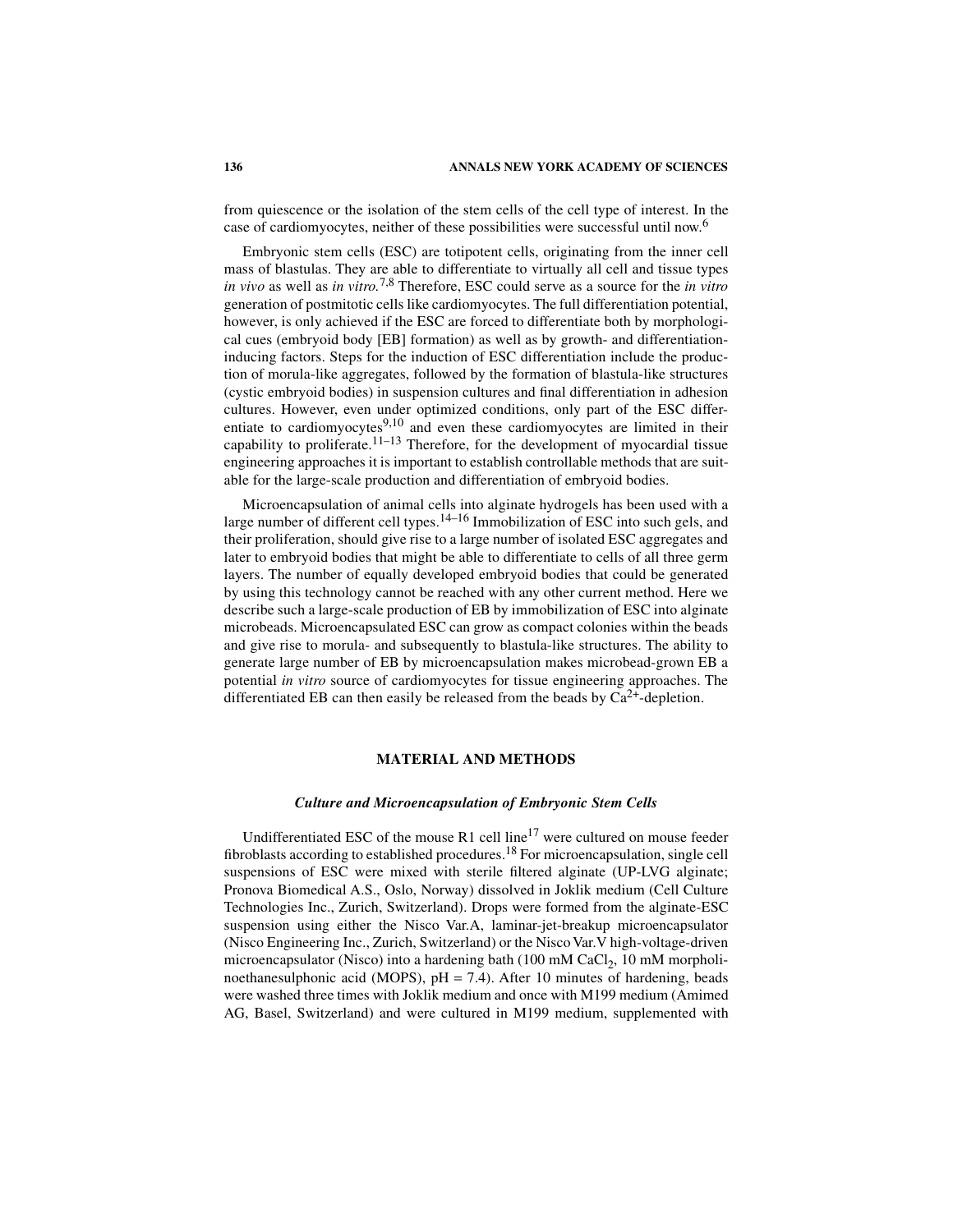#### **MAGYAR** *et al.***: EMBRYOID BODIES IN MICROBEADS 137**

10% FCS (PAA, Vienna, Austria), 1% penicillin/streptomycin (Gibco Laboratories, Grand Island, NY).

#### *Induction of Differentiation*

Colonies of ESC, grown in 1.6% alginate microbeads were released by incubation of the beads in depolymerization buffer (50 mM Na-citrate, 77 mM NaCl, 10 mM MOPS,  $pH = 7.4$ ) until the bead matrix was completely depolymerized. Bead-released ESC colonies were washed once with Joklik medium and once with M199 medium and plated onto gelatinized tissue-culture plates. Formation of spontaneously beating cardiomyocytes was promoted by supplementation of the medium with retinoic acid to a final concentration of  $10^{-8}$  M<sup>19</sup> (RA; Sigma Chemical Co., St. Louis, MO). In case of ESC colonies grown in 1.1% alginate beads, differentiation within the beads was only promoted by supplementation of the medium with RA.

#### *Immunofluorescence Staining and Microscopic Analyzes*

Fixation and immunostainings were performed as described previously.20 Cells were monitored by staining of the DNA with Pico-green or by staining of the actin cytoskeleton with rhodamine-phalloidin (both from Molecular Probes Inc., Eugene, OR). For cardiomyocyte specific staining monoclonal mouse antibodies directed against sarcomeric  $\alpha$ -actinin (clone EA-53; Sigma) and for smooth muscle cell specific staining monoclonal mouse antibodies directed against  $\alpha$ -smooth muscle actin (clone 1A4; Sigma) or polyclonal rabbit antibodies against calponin (generously donated by Dr. Mario Gimona, Salzburg, Austria) were used. Optical analysis was performed by using a Leica TCS-NT confocal microscope (Leica, Mannheim, Germany) equipped with an argon-krypton mixed gas laser. Image analysis was performed using the Imaris software package (Bitplane AG, Zurich, Switzerland). Cellular and tissue contractions were documented using real-time videoimaging of beating or peristaltically contracting areas using a Zeiss Axiovert microscope (Zeiss, Oberkochen, Germany) combined with a CCD camera (C-5810; Hamamatsu Photonics K.K., Hamamatsu, Japan) and a video recorder (Panasonic AG-7350-E; Matsushita Electronics Co. Ltd., Kyoto, Japan).

## **RESULTS**

We have analyzed growth and differentiation of ESC inside alginate microbeads as a potential tool for large scale production of ESC derived cardiomyocytes. When encapsulated into 1.6% alginate beads, ESC grew to compact, lens-shaped colonies (see FIGURE 1A). The number of ESC per bead and the survival rate of the cells determined the number of embryoid bodies growing in the beads. Even extended culturing did not result in the development of blastula-like structures or in the differentiation to spontaneously beating cardiomyocytes and the lens-shaped morphology was retained in all preparations throughout the entire culturing period. Therefore, we released the ESC colonies from the alginate beads by calcium chelation. Freshly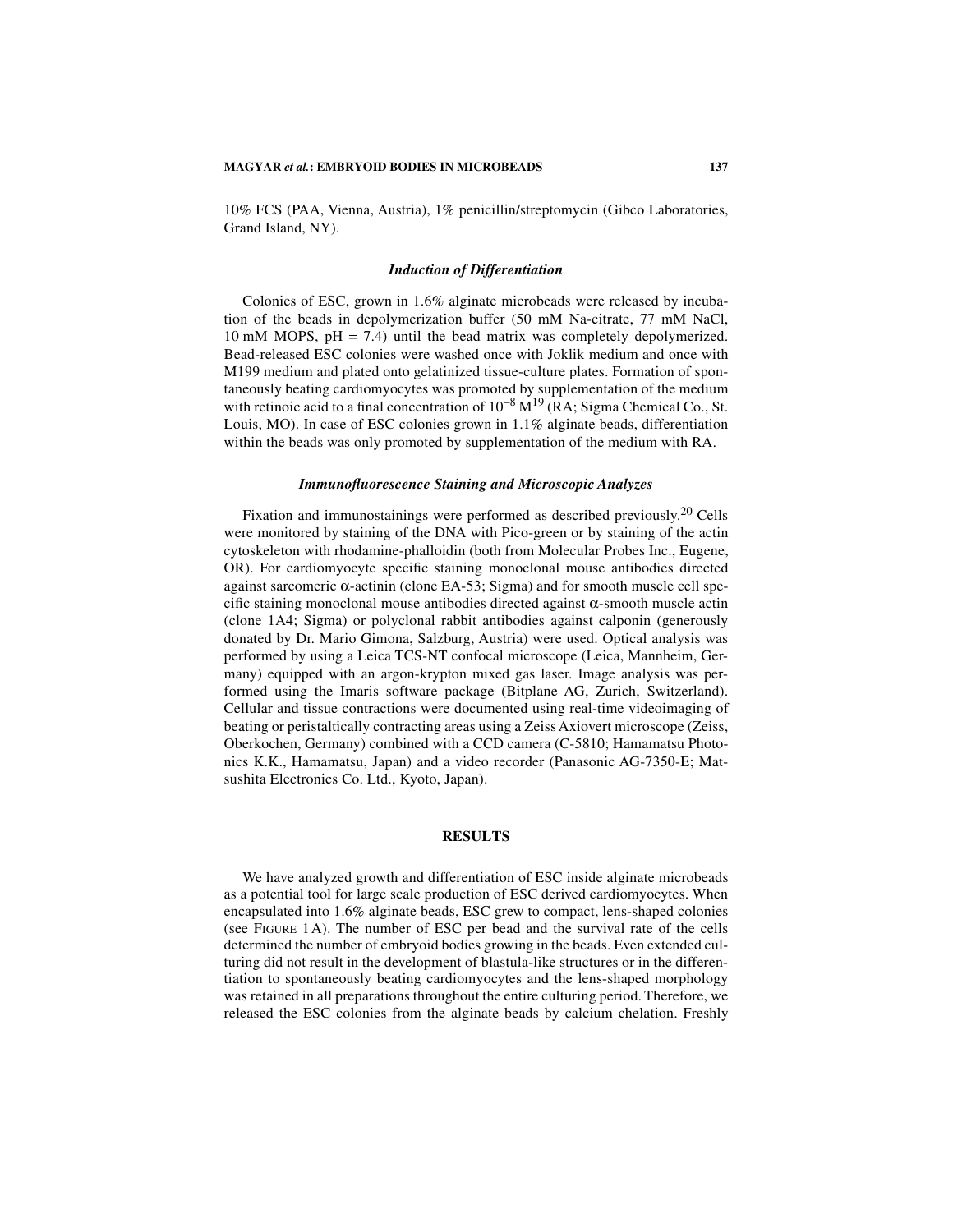

**FIGURE 1.** Morphology of bead-grown ESC colonies and EB. (**A**) Phase contrast image of ESC colonies grown in 1.6% alginate microbeads. Note that the oval appearance of the colonies is a chance result of the adjusted lateral view (*arrowheads*). A spherical appearance of colonies is due to the perpendicular view angle (*arrows*). (**B**) Freshly released ESC colonies have an apparent spherical form, whereas this is only due to the fact that the lens-shaped colonies lie on their broad side. (**C**) Beating area in a differentiated EB. Boundary of the area is depicted by *arrows* pointing toward its center.

released colonies remained compact and retained their lens-shaped morphology. Culture of these colonies in suspension in bacterial dishes resulted in the formation of spheroid, morula-like structures within one to two days. Additional culture for one to two days led to the differentiation to blastula-like structures (cystic embryoid bodies) in the vast majority of the colonies. On further culturing in gelatin-coated tissue culture dishes, these structures adhered to the substratum and differentiated into various cell types, as judged by the multiform appearance of the colonies. A varying number of these colonies showed regions that differentiated into cardiomyocytes, as judged by the spontaneous periodic beating of the cells.

Since our aim was to establish a method suitable for the large-scale differentiation of ESC to EB and to EB with spontaneously beating cardiomyocytes, we tested whether a minimization of alginate concentration would permit a differentiation already inside the beads. Due to the weak mechanical resistance of these beads during the hardening process, microencapsulation of ESC into monodisperse and spherical 1.1% alginate microbeads was only possible using a high-voltage-driven microencapsulator. Similarly to ESC colonies grown in 1.6% alginate microbeads, in 1.1% alginate gels the initial form of the colonies was lens-shaped. After four days in culture, however, some of the ESC colonies became cystic, indicating that differentiation could proceed further than in 1.6% alginate beads. Cystic colonies also developed spontaneously beating areas, similarly to adherent cultures of 1.6% alginate bead-grown EB on gelatinized tissue culture dishes. Therefore, microencapsulation of ESC into 1.1% alginate microbeads allowed the generation of a large number of differentiated EB with spontaneously beating areas in a small culture volume.

In long-term (more than 10 days) cultures of adherent EB in the presence of RA showed large areas of slow, spontaneous, wave-like contractions. If analyzed by smooth muscle cell-specific immunostaining (see FIGURE 2B, C, and D), these areas contained large numbers of smooth muscle cells, aligned in an organized, parallel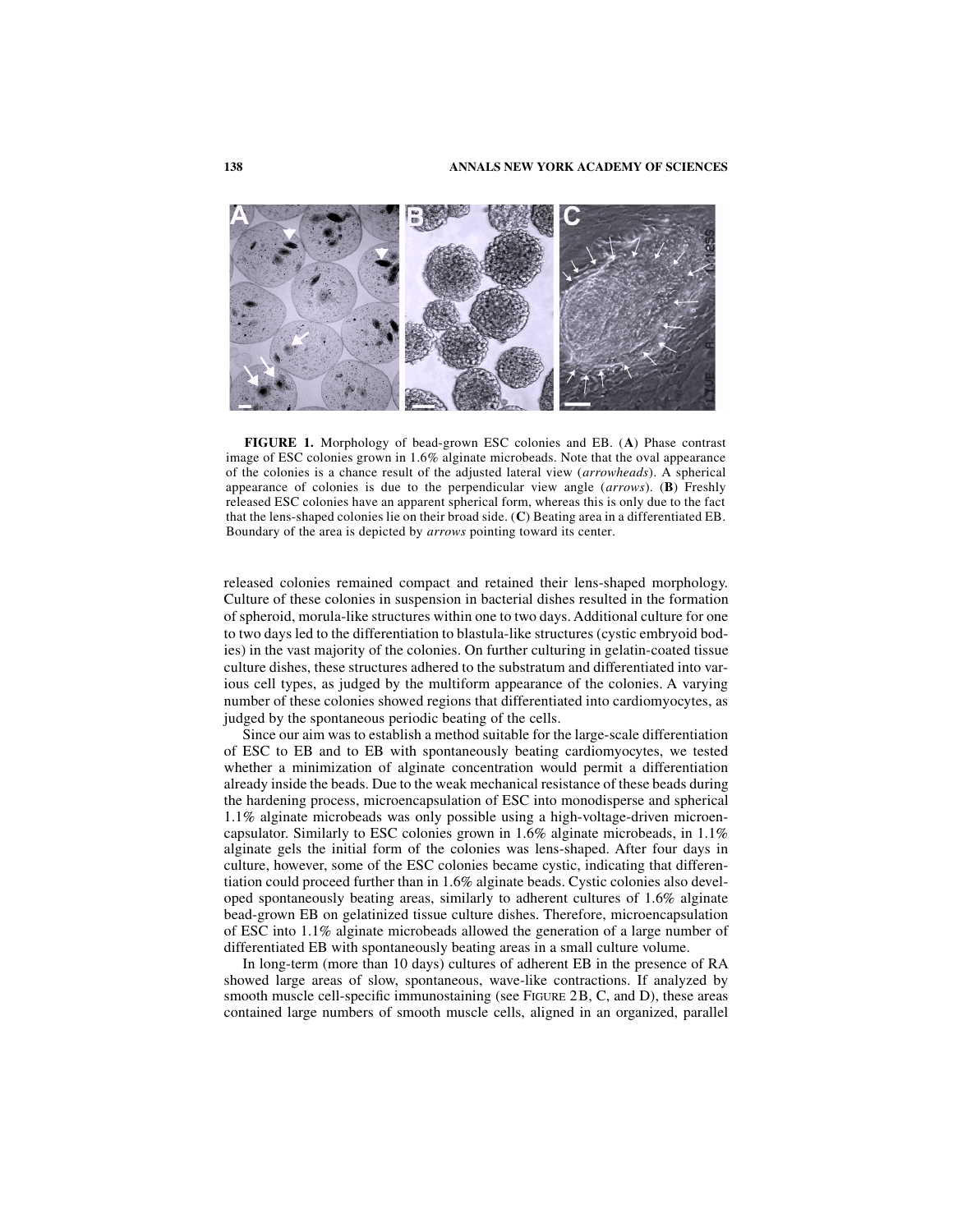

**FIGURE 2.** Differentiation of bead-grown EB to cardiomyocytes and smooth muscle cells. (**A**) Immunofluorescence staining of differentiated EB, grown in 1.6% alginate beads and differentiated in adherent cultures on gelatin-coated cell culture dishes. Striated appearance of the staining and expression of sarcomeric α-actinin clearly identifies cardiomyocytes in a region that was selected based on the basis of beating activity before fixation. (**B**, **C**, and **D**) Smooth muscle cells differentiated in the same culture were also identified by their slow contractions. Coimmunostaining for α-smooth muscle actin (**C**), and calpain (**D**) confirmed the presence of smooth muscle-specific proteins in these cells. Note the self-organization of the smooth muscle cells into parallel strands, best visualized by staining for f-actin (**B**: phalloidin stain).

fashion. Interestingly, these smooth muscle cells expressed, in addition to the smooth muscle actin  $\alpha$ -isoform (FIG. 2C), calponin (FIG. 2D), a marker protein for smooth muscle cells that is normally rapidly downregulated in culture.<sup>21</sup> Therefore, the presence of calponin likely indicates the high degree of differentiation of these cells. The respective areas were much larger than the areas comprising of cardiomyocytes, indicating that the ESC derived smooth muscle cells could either be faster or longer proliferation competent than ESC derived cardiomyocytes. Indeed, the number of beating areas, attributed to cardiomyocytes, seemed to decrease in long-term cultures, as had been similarly reported for systems not involving microencapsulation.<sup>9,22</sup>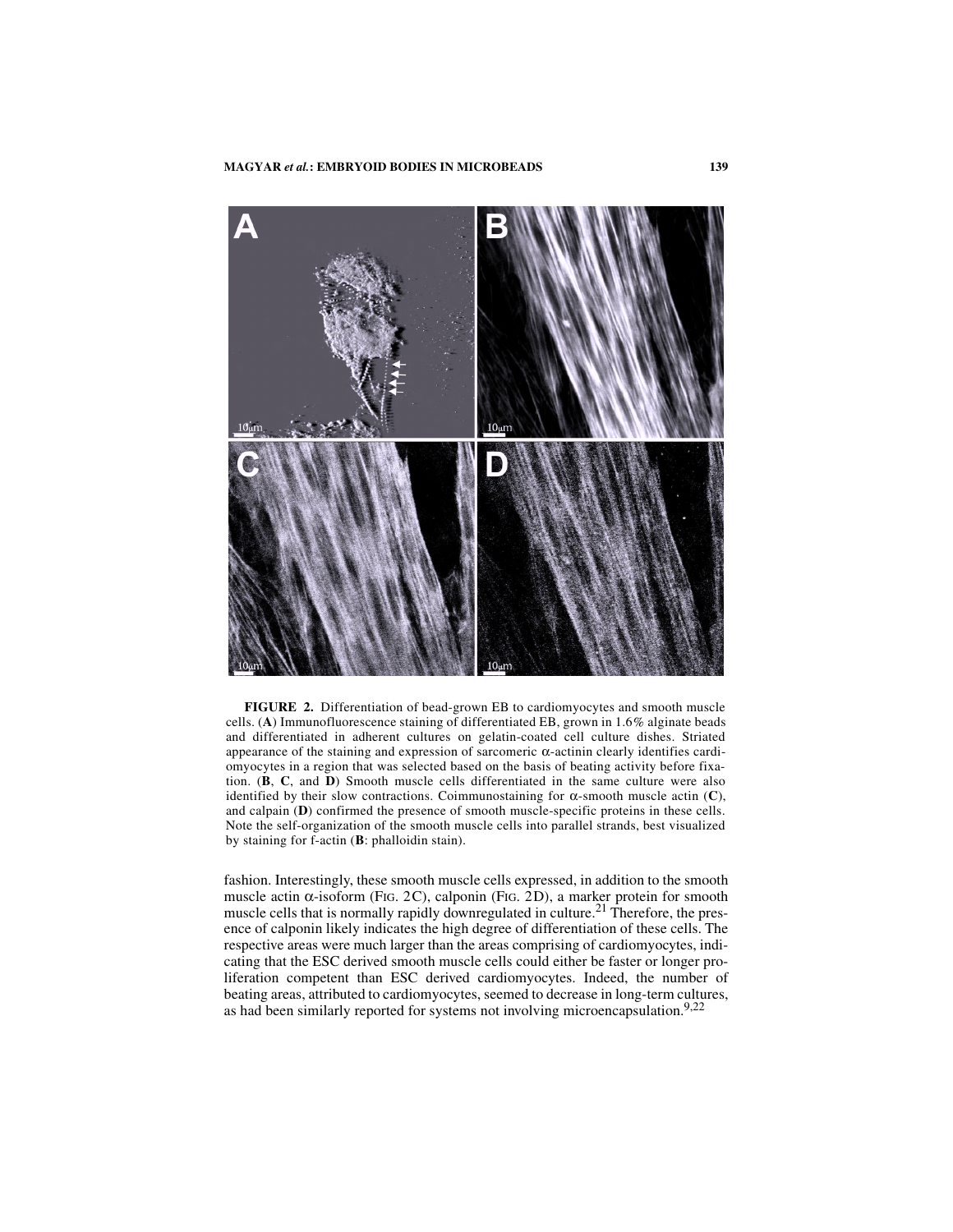## **DISCUSSION**

The capacity of ESC to form embryoid bodies and to differentiate *in vitro* to all three germ layers has been demonstrated in rodents<sup>23</sup> as well as in humans.<sup>24</sup> A full differentiation range can only be achieved by the generation of EB. These can be generated by either using "hanging drop" technology,<sup>19</sup> by culturing ESC colonies detached from cultures grown without a feeder cell layer,<sup>25,26</sup> or by the spontaneous aggregation of ESC in suspension culture without<sup>22</sup> or with spinning<sup>27</sup> or with a combination thereof.<sup>28</sup> Therefore, it seems that the formation of cystic EB may be a prerequisite for differentiation into cardiomyocytes. Applying a large scale approach, it is important that the variability in the differentiation state of the EB is minimal. Although, depending on the concentration of the ESC in the encapsulation matrix, the number of cells per microbead varies, we assume that at a reasonable high dilution almost all of the EB is derived from a single cell, which ensures a relatively narrow distribution in size and differentiation state of the EB. (This statement does not imply that a single cell colony is produced in the microcapsule.) Using microencapsulation, one ESC is assumed to give rise to one EB, which offers significant advantages over the hanging drop technology, where typically 500 cells are used for the formation of a single EB, or over spontaneous aggregation, where an unknown amount of ESC aggregate to EB. In addition, the monoclonality of bead-grown EB offers the possibility to test large scale gene-trap approaches<sup>29</sup> in ESC for the identification of tissue specific genes.

Out of an ESC line it is possible to generate *in vitro* a tissue-specific stem cell lineage.30 Using our microencapsulation system it is possible to culture a large number of cells, well separated from each other, within a small volume or area. Therefore, microencapsulation of a single cell suspension of an EB containing beating structures might allow the isolation of a mesenchymal stem cell line with an increased potential to differentiate into the cardiomyocytic lineage.

The number of EB displaying spontaneously beating areas can vary  $(91\%, 91\%)$ 70%, 31 or less). Factors potentially responsible for these differences might include (1) ESC line-specific differences, (2) differences in the medium composition, and (3) differences in the serum composition. This variability and the finding that only a part of an EB differentiates to cardiomyocytes points to the importance of the identification of cardiomyocyte stem cells. Since 80% of the myocardial volume is made up by cardiomyocytes but only 25% of all cells are cardiomyocytes, unequivocal identification of these cells within the myocardium has always been a controversial issue (Field, 1997). Therefore, reports describing the ability of bone marrow-derived mesenchymal stem cells to differentiate to cardiomyocytes $32$  needs to be carefully revised.

We have tested the microencapsulation of ESC into alginate microbeads. Our results show that immobilization of ESC into hydrogel microbeads allows the mass production of EB. This process will need to be optimized in order to (1) increase the number of EB with beating areas, (2) increase the number of cardiomyocytes within a given EB, and (3) increase the survival of the EB-derived cardiomyocytes. Our data indicate that the bead matrix has an influence on the ability of the beadgrown ESC colonies to differentiate to EB and we believe that the influence of the matrix composition needs to be analyzed by a systematic testing of different alginate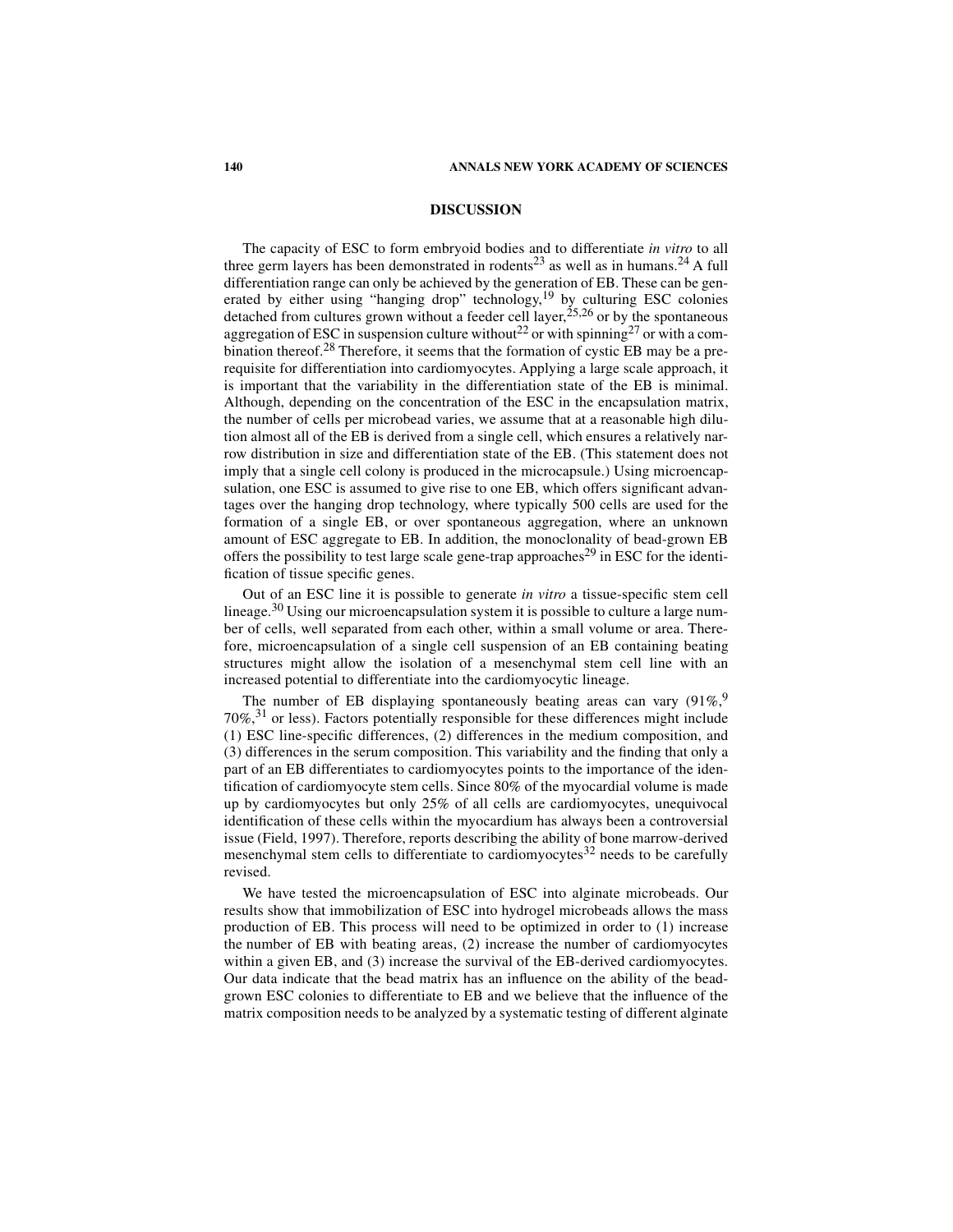#### **MAGYAR** *et al.***: EMBRYOID BODIES IN MICROBEADS 141**

preparations as well as by the use of other matrices like sulfocellulose.<sup>33</sup> Since a large number of factors and substances have been described that promote ESC differentiation towards cardiomyocytic lineage, evaluation of combinations of these is of great importance and might include:  $\overline{RA}^{34}$  DMSO,  $^{35}$  H<sub>2</sub>O<sub>2</sub>, menadione,<sup>27</sup> activin  $A$ ,<sup>36</sup> and bone morphogenic protein 2 (BMP-2), together with fibroblast growth factor-4 (FGF-4),<sup>37</sup> insulin, fibroblast growth factor-2 (FGF-2),<sup>38</sup> insulin-like growth factor-1 (IGF-I)<sup>38,39</sup> serum-responsive factor (SRF),<sup>40,41</sup> and a high glucose content of the medium.<sup>9</sup>

In this paper we have shown the feasibility of a large scale production of equally developed embryonic bodies in a scale most likely suitable for tissue engineering approaches. Future work will need to optimize the condition to obtain the outmost number of differentiated cells.

## **ACKNOWLEDGMENTS**

Thanks to Dr. Christian Zuppinger (University Hospital Berne, Switzerland) for the digitalization of real-time video films and to Dr. Mario Gimona (Salzburg, Austria) for providing anti-calponin antisera.

#### **REFERENCES**

- 1. EAGLSTEIN, W.H. & V. FALLANGA. 1998. Tissue engineering for skin: an update. J. Am. Acad. Dermat. **39:** 1007–1010.
- 2. KIM, W.S., *et al.* 1994. Cartilage engineered in predetermined shapes employing cell transplantation on synthetic biodegradable polymers. Plast. Reconstr. Surg. **94:** 233– 240
- 3. VACANTI, C.A. & L.J. BONASSAR. 1999. An overview of tissue engineered bone. Clin. Orthop. **367**(Suppl): S375–S381.
- 4. BRUDER, S.P. & B.S. FOX. 1999. Tissue engineering of bone. Cell based strategies. Clin. Orthop. **367**(Suppl): S68–S83.
- 5. HUNKELER, D. 1999. Bioartificial organs transplanted from research to reality. Nat. Biotechnol. **17:** 335–336.
- 6. MAGYAR, J.P. & H.M. EPPENBERGER. 1999. Factors involved in the cell cycle arrest of adult rat cardiomyocytes. Cell Engineering **1:** 239–254.
- 7. DOETSCHMAN, T.C., *et al.* 1985. The *in vitro* development of blastocyst-derived embryonic stem cell lines: formation of visceral yolk sac, blood islands and myocardium. J. Embryol. Exp. Morphol. **87:** 27–45.
- 8. KELLER, G.M. 1995. *In vitro* differentiation of embryonic stem cells. Curr. Opin. Cell Biol. **7:** 862–869.
- 9. GUAN, K., *et al.* 1999. Modulation of sarcomere organization during embryonic stem cell-derived cardiomyocyte differentiation. Eur. J. Cell Biol. **78:** 813–823.
- 10. KLINZ, F., *et al.* 1999. Inhibition of phosphatidylinositol-3-kinase blocks development of functional embryonic cardiomyocytes. Exp. Cell Res. **247:** 79–83.
- 11. MEYER, N., *et al.* 2000. A fluorescent reporter gene as a marker for ventricular specification in ES-derived cardiac cells. FEBS Lett. **478:** 151–158.
- 12. KLUG, M.G., *et al.* 1995. DNA synthesis and multinucleation in embryonic stem cellderived cardiomyocytes. Am. J. Physiol. **269:** H1913–H1921.
- 13. HESCHELER, J., *et al.* 1997. Embryonic stem cells: a model to study structural and functional properties in cardiomyogenesis. Cardiovasc. Res. **36:** 149–162.
- 14. SUN, A.M. 1997. Microencapsulation of cells. Medical applications. Ann. N.Y. Acad. Sci. **831:** 271–279.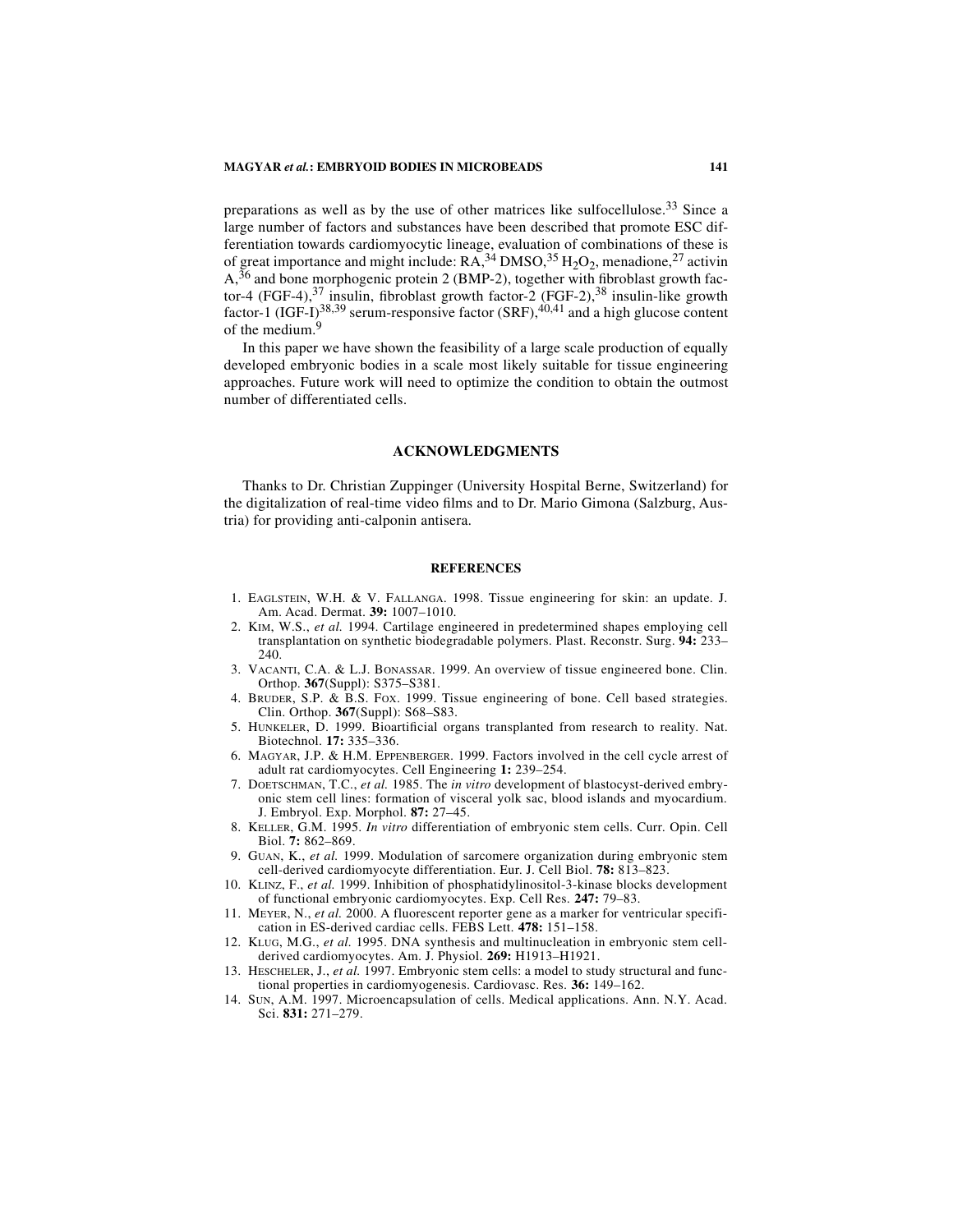- 15. CHANG, P.L. 1996. Microencapsulation—an alternative approach to gene therapy. Transfus. Sci. **17:** 35–43.
- 16. TYLER, J.E. 1990. Microencapsulation of mammalian cells. Bioprocess. Technol. **10:** 343–361.
- 17. NAGY, A., *et al.* 1993. Derivation of completely cell culture-derived mice from earlypassage embryonic stem cells. Proc. Natl. Acad. Sci. USA **90:** 8424–8428.
- 18. SORIANO, P., *et al.* 1991. Targeted disruption of the c-src proto-oncogene leads to osteopetrosis in mice. Cell **64:** 693–702.
- 19. MALTSEV, V.A., *et al.* 1999. Establishment of beta-adrenergic modulation of L-type Ca2+ current in the early stages of cardiomyocyte development. Circ. Res. **84:** 136– 145.
- 20. EHLER, E., *et al.* 1999. Myofibrillogenesis in the developing chicken heart: assembly of Z-disk, M-line and the thick filaments. J. Cell Sci. **112:** 1529–1539.
- 21. GIMONA, M., *et al.* 1990. Smooth muscle specific expression of calponin. FEBS Lett. **274:** 159–162.
- 22. SCHREIBER, K.L., *et al.* 2000. Distant upstream regulatory domains direct high levels of beta-myosin heavy chain gene expression in differentiated embryonic stem cells. J. Mol. Cell. Cardiol. **32:** 585–598.
- 23. ROBBINS, J., *et al.* 1990. Mouse embryonic stem cells express the cardiac myosin heavy chain genes during development *in vitro.* J. Biol. Chem. **265:** 11905–11909.
- 24. ITSKOVITZ-ELDOR, J., *et al.* 2000. Differentiation of human embryonic stem cells into embryoid bodies compromising the three embryonic germ layers. Mol. Med. **6:** 88– 95.
- 25. CHEN, Y., *et al.* 2000. Fibroblast growth factor (FGF) signaling through PI 3-kinase and Akt/PKB is required for embryoid body differentiation. Oncogene **19:** 3750– 3756.
- 26. MARTIN, G.R., *et al.* 1977. The development of cystic embryoid bodies *in vitro* from clonal teratocarcinoma stem cells. Dev. Biol. **61:** 230–244.
- 27. SAUER, H., *et al.* 2000. Role of reactive oxygen species and phosphatidylinositol 3-kinase in cardiomyocyte differentiation of embryonic stem cells. FEBS Lett. **476:** 218–223.
- 28. DOEVENDANS, P.A., *et al.* 2000. Differentiation of cardiomyocytes in floating embryoid bodies is comparable to fetal cardiomyocytes. J. Mol. Cell Cardiol. **32:** 839–851.
- 29. CANNON, J.P., *et al.* 1999. Gene trap screening using negative selection: identification of two tandem, differentially expressed loci with potential hematopoietic function. Dev. Genet. **25:** 49–63.
- 30. PALACIOS, R., *et al.* 1995. *In vitro* generation of hematopoietic stem cells from an embryonic stem cell line. Proc. Natl. Acad. Sci. USA **92:** 7530–7534.
- 31. BADER, A., *et al.* 2000. Leukemia inhibitory factor modulates cardiogenesis in embryoid bodies in opposite fashions. Circ. Res. **86:** 787–794.
- 32. LIECHTY, K.W., *et al.* 2000. Human mesenchymal stem cells engraft and demonstrate site-specific differentiation after in utero transplantation in sheep. Nat. Med. **6:** 1282–1286.
- 33. MERTEN, O.W., *et al.* 1991. A new method for the encapsulation of mammalian cells. Cytotechnology **7:** 121–130.
- 34. WOBUS, A.M., *et al.* 1997. Retinoic acid accelerates embryonic stem cell-derived cardiac differentiation and enhances development of ventricular cardiomyocytes. J. Mol. Cell Cardiol. **29:** 1525–1539.
- 35. MCBURNEY, M.W., *et al.* 1982. Control of muscle and neuronal differentiation in a cultured embryonal carcinoma cell line. Nature **299:** 165–167.
- 36. SCHULDINER, M., *et al.* 2000. From the cover: effects of eight growth factors on the differentiation of cells derived from human embryonic stem cells. Proc. Natl. Acad. Sci. USA **97:** 11307–11312.
- 37. LOUGH, J., *et al.* 1996. Combined BMP-2 and FGF-4, but neither factor alone, induces cardiogenesis in non-precardiac embryonic mesoderm. Dev. Biol. **178:** 198–202.
- 38. ANTIN, P.B., *et al.* 1996. Regulation of avian precardiac mesoderm development by insulin and insulin-like growth factors. J. Cell Physiol. **168:** 42–50.